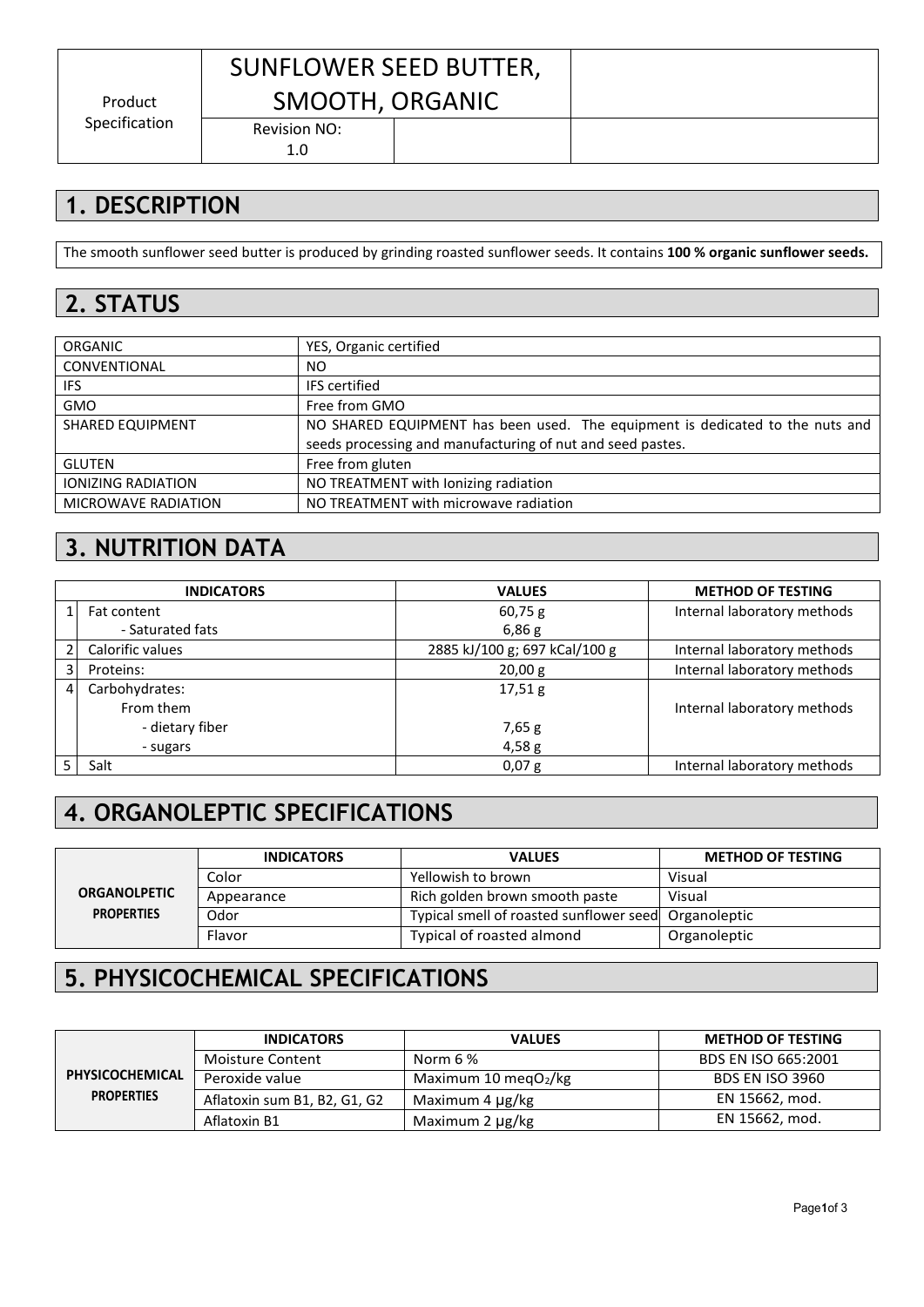Product Specification

# SUNFLOWER SEED BUTTER, SMOOTH, ORGANIC

Revision NO: 1.0

### **6. MICROBIOLOGICAL SPECIFICATIONS**

|                   | <b>INDICATORS</b>       | <b>VALUES</b>        | <b>METHOD OF TESTING</b> |
|-------------------|-------------------------|----------------------|--------------------------|
|                   | Total microbial count   | $<$ 10^4 cfu/g       | ISO 4833-1               |
| <b>MICRO-</b>     | E. coli                 | $< 10 \text{ cfu/g}$ | BDS ISO 16649-2:2014     |
| <b>BIOLOGICAL</b> | Enterobacteriaceae      | $< 10^2$ cfu/g       | BDS EN ISO 21528-2:2017  |
| <b>PROPERTIES</b> | Salmonella              | Absent in 25g        | BDS EN ISO 6579-1:2017   |
|                   | <b>Yeast and Moulds</b> | $<$ 10^4 cfu/g       | BDS ISO 21527-1/2:2011   |

<u> Termin de la provincia de la provincia de la provincia de la provincia de la provincia de la provincia de la </u>

## **7. PACKAGING LABELLING AND STORAGE SPECIFICATIONS**

| Packaging          | <b>Numbers</b>                                                                                           | Boxes on    | <b>TOTAL on EPAL</b> | Nett weight | Gross weight | Shelf life |
|--------------------|----------------------------------------------------------------------------------------------------------|-------------|----------------------|-------------|--------------|------------|
|                    | in a box                                                                                                 | <b>EPAL</b> |                      | EPAL        | EPAL         | (Months)   |
| 10 kg, PP          |                                                                                                          |             | 36 pcs               | 360 kg      | 392 kg       | 12         |
| 5 kg, PP           |                                                                                                          |             | 75 pcs               | 375 kg      | 408 kg       | 12         |
| 1 kg, PP           | 5                                                                                                        | 80          | 400                  | 400 kg      | 468 kg       | 12         |
| 500 g, Glass       | 12                                                                                                       | 80          | 960                  | 480 kg      | 760 kg       | 36         |
| 250 g, Glass       | 12                                                                                                       | 120         | 1440                 | 360 kg      | 633 kg       | 36         |
| 200 g, Glass       | 12                                                                                                       | 120         | 1440                 | 288 kg      | 573 kg       | 36         |
| 170 g, Glass       | 12                                                                                                       | 120         | 1440                 | 244,8 kg    | 537 kg       | 36         |
| Storage conditions | Keep in closed containers in cool dry place, temperature $1 - 25$ °C. Store away from odors and sunlight |             |                      |             |              |            |
|                    | and heat sources.                                                                                        |             |                      |             |              |            |
| Origin             | <b>Bulgaria</b>                                                                                          |             |                      |             |              |            |
| <b>Branding</b>    | <b>BELUN</b>                                                                                             |             |                      |             |              |            |
| PRIVATE LABEL      | Available for Private Label orders                                                                       |             |                      |             |              |            |
|                    |                                                                                                          |             |                      |             |              |            |

#### **8. USAGE**

**For direct consumption.**

## **9. ALLERGENS**

| <b>Components</b>                   | <b>Contained as ingredient</b> |     | <b>Possible cross contamination</b> |             |  |  |
|-------------------------------------|--------------------------------|-----|-------------------------------------|-------------|--|--|
|                                     | <b>Yes</b>                     | No. | Yes                                 | <b>No</b>   |  |  |
| Cereals containing gluten           |                                |     |                                     |             |  |  |
| Wheat                               |                                | Χ   |                                     |             |  |  |
| Rye                                 |                                | Χ   |                                     |             |  |  |
| <b>Barley</b>                       |                                | Χ   |                                     |             |  |  |
| Oat                                 |                                | Χ   |                                     | $\mathbf v$ |  |  |
| Spelt                               |                                | Χ   |                                     |             |  |  |
| Kamut                               |                                | Χ   |                                     |             |  |  |
| <b>Hybrids</b>                      |                                | Χ   |                                     |             |  |  |
| Crustaceans and crustacean products |                                | Χ   |                                     |             |  |  |
| Eggs and egg products               |                                | Χ   |                                     |             |  |  |
| Fish and fish products              |                                | Χ   |                                     |             |  |  |
| Peanuts and peanut products         |                                | Χ   | X                                   |             |  |  |
| Soybeans and soya products          |                                | Χ   |                                     |             |  |  |
| Milk and dairy products             |                                | x   |                                     |             |  |  |